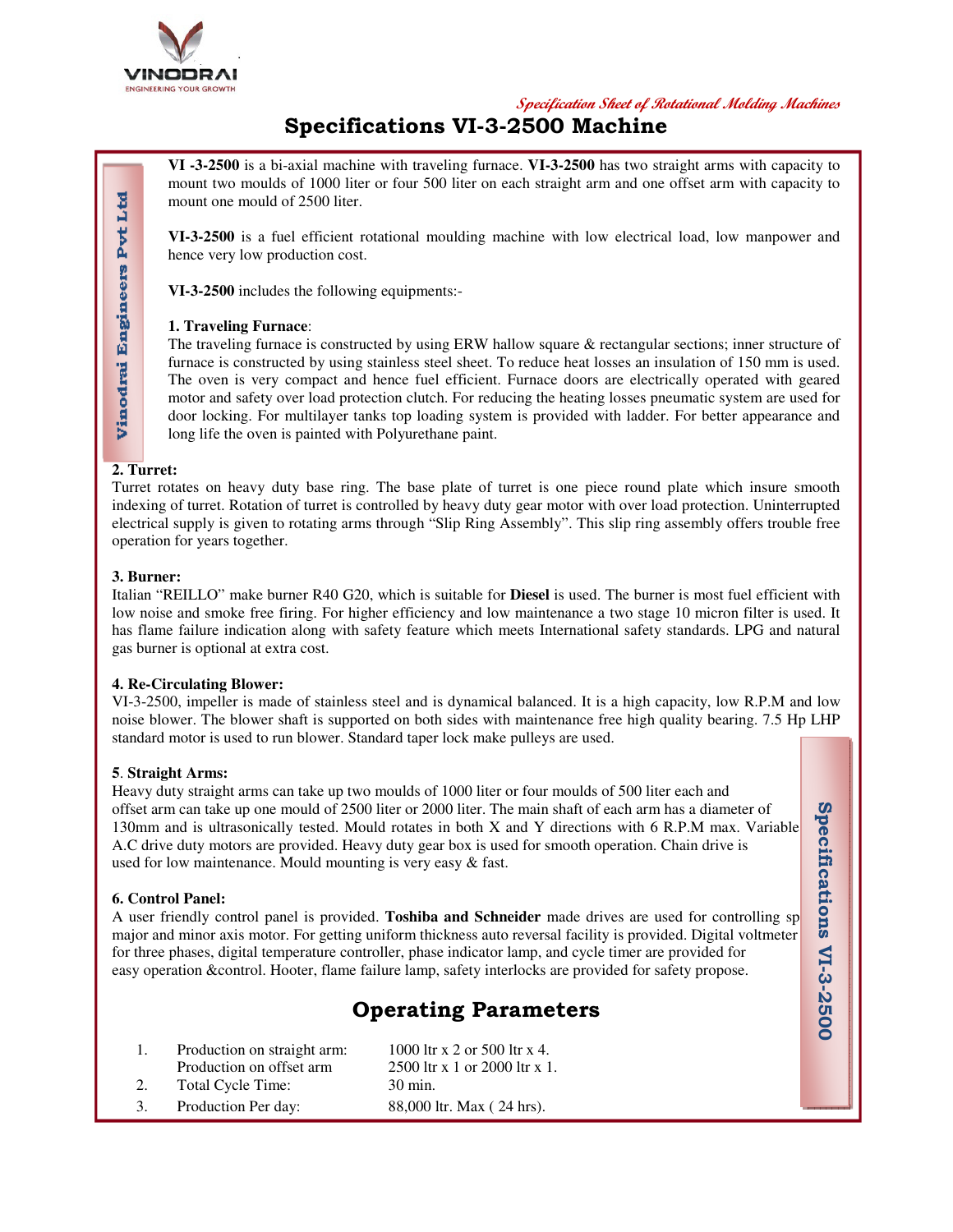

| $\overline{4}$ .                                                                                                                            | Production per day                                               | 112 tanks/day.                                                   |                              |                         |  |
|---------------------------------------------------------------------------------------------------------------------------------------------|------------------------------------------------------------------|------------------------------------------------------------------|------------------------------|-------------------------|--|
| 5.                                                                                                                                          | <b>Electrical Load:</b>                                          | 28 Hp(415 volt 3 phase).                                         |                              |                         |  |
| 6                                                                                                                                           | Diesel Consumption:                                              | 16 liter/hr                                                      |                              |                         |  |
|                                                                                                                                             | <b>OR</b>                                                        |                                                                  |                              |                         |  |
| Pyt Ltd                                                                                                                                     | Gas Consumption:                                                 | 13.6 kg/hr                                                       |                              |                         |  |
| 7.                                                                                                                                          | Process Temperature:                                             | 180 degree.                                                      |                              |                         |  |
|                                                                                                                                             |                                                                  |                                                                  |                              |                         |  |
| 9.                                                                                                                                          | Space for Machine:                                               | L 12.5 Mtr $\,$ x W10 Mtr $\,$ x H 6 Mtr.                        |                              |                         |  |
| 10.                                                                                                                                         | Machine suitable for:                                            | Double layer, Triple layer, Four layer and Foam /Insulated tank. |                              |                         |  |
| 11.                                                                                                                                         | Manpower:                                                        | 3 Semi skilled persons.                                          |                              |                         |  |
|                                                                                                                                             |                                                                  |                                                                  |                              |                         |  |
|                                                                                                                                             | <b>Technical Specifications:</b>                                 |                                                                  |                              |                         |  |
| Vinodrai Engineers                                                                                                                          | <b>Model No.: VI-3-2500</b>                                      |                                                                  |                              |                         |  |
|                                                                                                                                             |                                                                  |                                                                  |                              |                         |  |
|                                                                                                                                             |                                                                  |                                                                  | 3                            |                         |  |
|                                                                                                                                             |                                                                  |                                                                  | 500 Kg                       |                         |  |
|                                                                                                                                             |                                                                  |                                                                  | 300 Kg<br>1600 mm            |                         |  |
|                                                                                                                                             |                                                                  |                                                                  | $0 - 6$                      |                         |  |
|                                                                                                                                             |                                                                  |                                                                  | $0 - 6$                      |                         |  |
|                                                                                                                                             |                                                                  |                                                                  |                              |                         |  |
|                                                                                                                                             | Furnace / Oven                                                   |                                                                  |                              |                         |  |
|                                                                                                                                             |                                                                  |                                                                  | 176700                       |                         |  |
|                                                                                                                                             |                                                                  |                                                                  | 150000                       |                         |  |
|                                                                                                                                             |                                                                  |                                                                  | 250.0                        |                         |  |
|                                                                                                                                             |                                                                  |                                                                  | 18000                        |                         |  |
|                                                                                                                                             | Electrical                                                       |                                                                  |                              |                         |  |
|                                                                                                                                             |                                                                  |                                                                  | 415 V, 50 Hzs 3 Ph & Neutral |                         |  |
|                                                                                                                                             |                                                                  |                                                                  | 7.5                          |                         |  |
|                                                                                                                                             |                                                                  |                                                                  | 3.0                          |                         |  |
|                                                                                                                                             |                                                                  |                                                                  | 2.0                          |                         |  |
|                                                                                                                                             |                                                                  |                                                                  | 0.5                          |                         |  |
|                                                                                                                                             |                                                                  |                                                                  | 1.0                          |                         |  |
|                                                                                                                                             |                                                                  |                                                                  | 1.0                          | $\boldsymbol{\omega}$   |  |
|                                                                                                                                             |                                                                  |                                                                  | 1.0                          |                         |  |
|                                                                                                                                             |                                                                  | TOTAL=                                                           | 28 Hp                        |                         |  |
|                                                                                                                                             | Scope Of our Supply:                                             |                                                                  |                              |                         |  |
| Scope of supply includes machine and control panel as specified above.                                                                      |                                                                  |                                                                  |                              |                         |  |
| Customer will have to provide for                                                                                                           |                                                                  |                                                                  |                              |                         |  |
| 1                                                                                                                                           | Foundation and civil work as required.                           |                                                                  |                              |                         |  |
| 2                                                                                                                                           | Electrical connection up to panel.                               |                                                                  |                              |                         |  |
| 3                                                                                                                                           | 2 T electric hoist for Loading / Unloading of mould and product. |                                                                  |                              |                         |  |
| 4                                                                                                                                           | Erection and commissioning as per agreed terms.                  |                                                                  |                              |                         |  |
| 5                                                                                                                                           | Diesel Storage Tank.                                             |                                                                  |                              | pecifications VI-3-2500 |  |
| Note:                                                                                                                                       |                                                                  |                                                                  |                              |                         |  |
| Vinodrai also manufacture touch screen PLC based control panel on buyer's demand. It's a semi-automatic<br>panel with ALEN BRADLY make PLC. |                                                                  |                                                                  |                              |                         |  |
|                                                                                                                                             |                                                                  |                                                                  |                              |                         |  |

Specification is subjected to improvement and development.